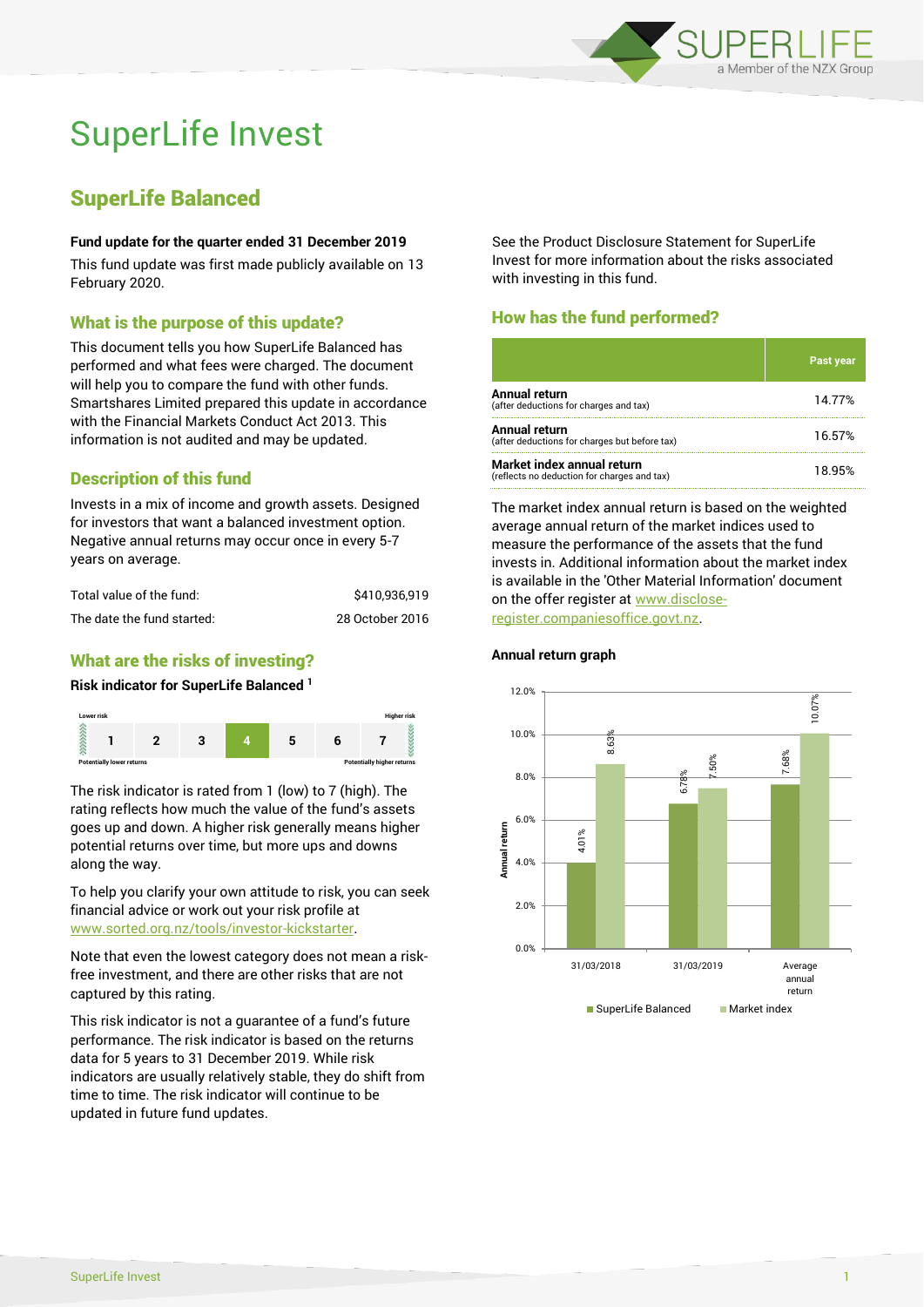

This shows the return after fund charges and tax for each year ending 31 March since the fund started. The last bar shows the average annual return since the fund started, up to 31 December 2019.

**Important:** This does not tell you how the fund will perform in the future.

Returns in this update are after tax at the highest prescribed investor rate (PIR) of tax for an individual New Zealand resident. Your tax may be lower.

## What fees are investors charged?

Investors in SuperLife Balanced are charged fund charges. In the year to 31 March 2019 these were:

|                                                       | % per annum of fund's<br>net asset value |  |
|-------------------------------------------------------|------------------------------------------|--|
| <b>Total fund charges</b>                             | 0.50%                                    |  |
| Which are made up of:                                 |                                          |  |
| <b>Total management and administration</b><br>charges | 0.50%                                    |  |
| Including:                                            |                                          |  |
| Manager's basic fee                                   | 0.39%                                    |  |
| Other management and<br>administration charges        | 0.11%                                    |  |
| Other charges                                         | Dollar amount per investor               |  |
| Administration fee                                    | \$12 per annum                           |  |

Investors may also be charged individual action fees for specific actions or decisions (for example, if an investor has a financial adviser and has agreed to pay a fee to the adviser for providing financial advice). See the Product Disclosure Statement for SuperLife Invest for more information about those fees.

Small differences in fees and charges can have a big impact on your investment over the long term.

GST is included in the fund charges set out above.

## Example of how this applies to an investor

Jess had \$10,000 in the fund and did not make any further contributions. At the end of the year, Jess received a return after fund charges were deducted of \$1,477 (that is 14.77% of her initial \$10,000). Jess paid other charges of \$12. This gives Jess a total return after tax of \$1,465 for the year.

### What does the fund invest in?

#### **Actual investment mix**

This shows the types of assets that the fund invests in.



#### **Target investment mix**

This shows the mix of assets that the fund generally intends to invest in.

| <b>Asset Category</b>        | <b>Target asset mix</b> |
|------------------------------|-------------------------|
| Cash and cash equivalents    | 1.00%                   |
| New Zealand fixed interest   | 13.00%                  |
| International fixed interest | 26.00%                  |
| Australasian equities        | 14.50%                  |
| International equities       | 38.00%                  |
| Listed property              | 7.50%                   |
| Unlisted property            |                         |
| Commodities                  |                         |
| Other                        |                         |